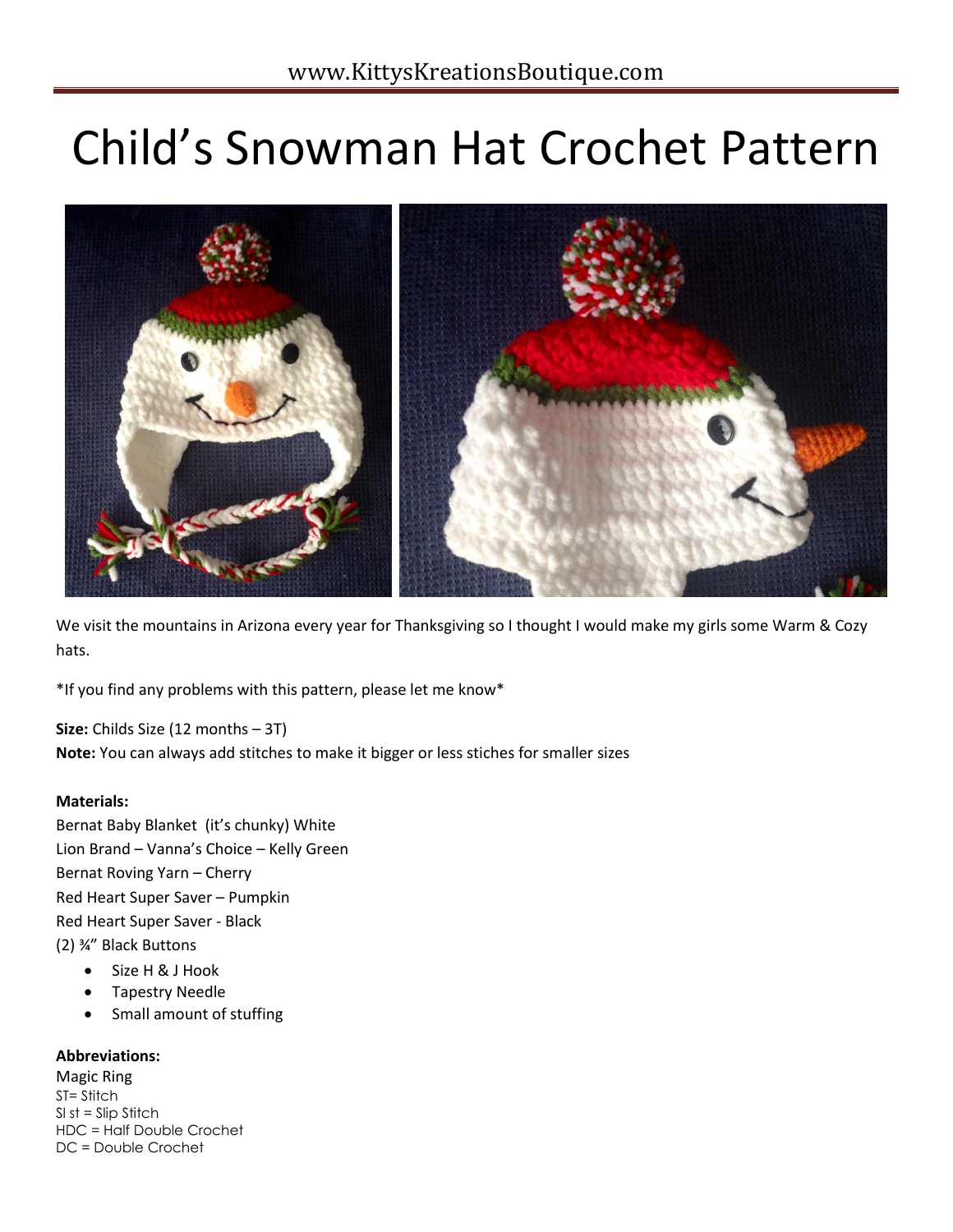#### **Snowman Hat Crochet Patter: Using J Hook**

Starting with the **Cherry** Color Magic Ring, CH 2, 10 DC in magic ring, join to first DC, chain 2 (10) Round 2: 2 DC in each stitch all the way around, join, CH 2 (20) Round 3: 2 DC in first st, single DC in next st, repeat around, join, CH 2 (30) Round 4: 2 DC in first st, single DC in next 2 sts, repeat around, join, CH 2 (40) **Change color to Green, Here I had to use 2 strands to make it Chunky** Round 5: 2 DC in first st, single DC in the next 3 sts, repeat around, join, CH 2 (50) **Change color to White** Round 6-11: DC in each st around, join, CH 1 (50) Tie off and weave in ends

## **EAR FLAP 1:**

Now attach the white yarn towards the back of the hat and make 8 HDC's towards the front of the hat, Ch 1, turn (8) Row 2: HDC2Tog, HDC in the next 4 sts, HDC2Tog, Ch 1, turn (6) Row 3: HDC in each st across, Ch 1, turn (6) Row 4: HDC2Tog, HDC in the next 2 sts, HDC2Tog, Ch 1, turn (4) Row 5: HDC in each st across, Ch 1, turn (4) Row 6: HDC2Tog 2 times, Ch 1, turn (2) Row 7: HDC2Tog Tie off and weave in ends

#### **EAR FLAP :**

Folding the hat in half, attach the white yarn to make the earflaps even and to cover child's ears and make 8 HDC's towards the front of the hat, Ch 1, turn (8) Row 2: HDC2Tog, HDC in the next 4 sts, HDC2Tog, Ch 1, turn (6) Row 3: HDC in each st across, Ch 1, turn (6) Row 4: HDC2Tog, HDC in the next 2 sts, HDC2Tog, Ch 1, turn (4) Row 5: HDC in each st across, Ch 1, turn (4) Row 6: HDC2Tog 2 times, Ch 1, turn (2) Row 7: HDC2Tog Tie off and weave in ends

## **Nose Pattern: Using H Hook**

## With **Pumpkin (Orange)** yarn

Chain 14 Attach together to first chain with Slip Stitch (14) Round 1: SC around, sl st to first st, ch 1, turn (14) Round 2: SC2tog, Sc, SC2tog, Sc, SC2tog, Sc, SC2tog, Sc, SC2tog, Sc, Ch 1, turn (10) Round 3-5: Sc around, Ch 1, turn (10) Round 6: Sc2tog, Sc, Sc2tog, Sc, Sc2tog, Sc, Sc2tog, Ch 1, turn (7) Round 7: Sc around, Ch 1, turn (7) Round 8: Sc2tog until hole is closed Tie off, weave in ends Flip right side out, fill with stuffing Attach to middle white part of the face

## **Mouth:**

With the black yarn, stitch on a mouth of your choice

## **Eyes:**

Attach the 2 black buttons to face

#### **Pom Pom on top of hat:**

I used a pom pom maker but you can always use your fingers or a cardboard one. You can search Pinterest and find many varieties of making one